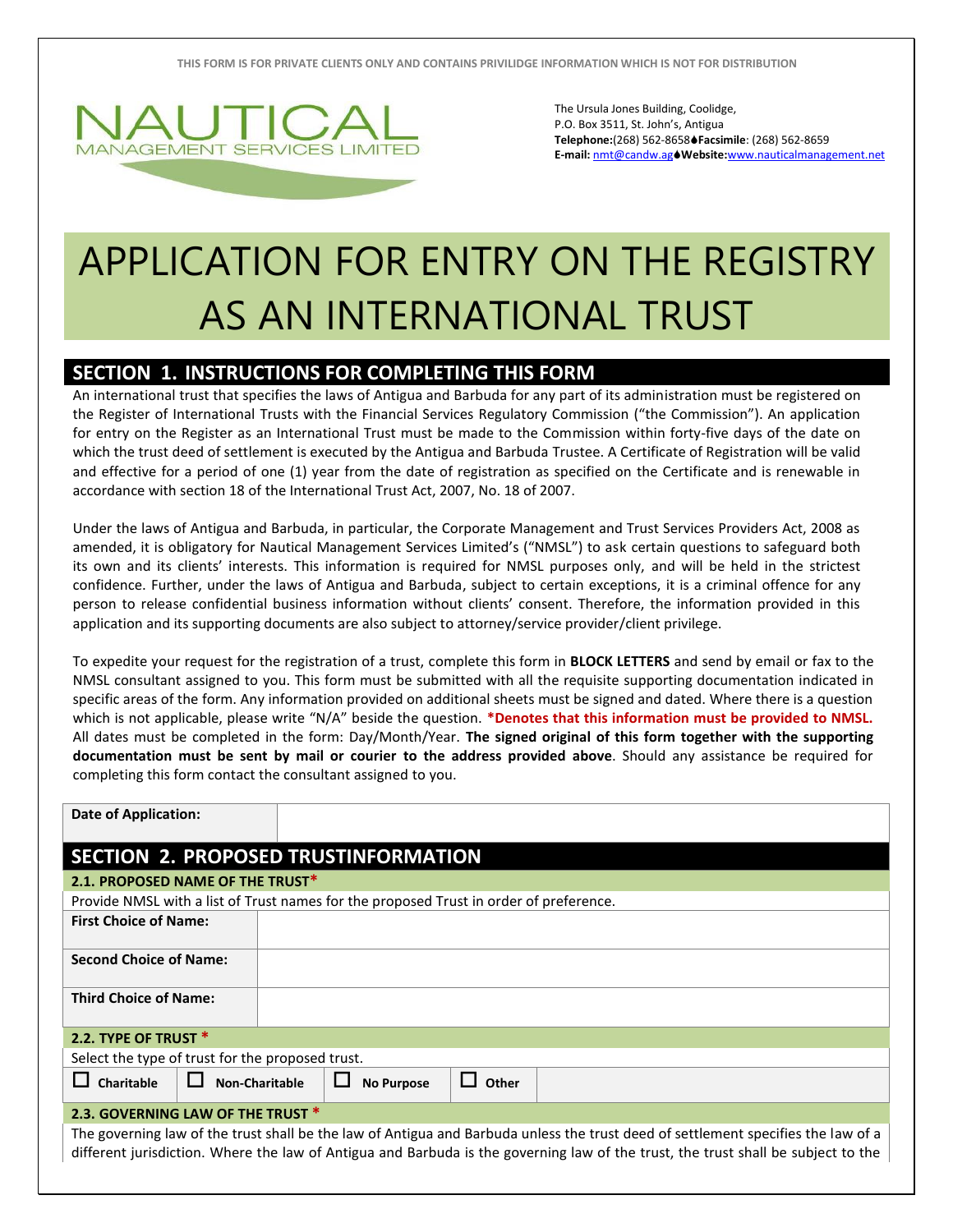| <b>NAUTICAL</b>                                                                                                                   |                                                         | APPLICATION FOR ENTRY ON THE REGISTRY AS AN INTERNATIONAL TRUST                                                                |  |  |  |  |
|-----------------------------------------------------------------------------------------------------------------------------------|---------------------------------------------------------|--------------------------------------------------------------------------------------------------------------------------------|--|--|--|--|
| exclusive and continuing jurisdiction of the High Court of Antigua and Barbuda, which is the exclusive forum for the adjudication |                                                         |                                                                                                                                |  |  |  |  |
| of all disputes relating to the administration of the trust. Where the governing law of a foreign trust is changed to the law of  |                                                         |                                                                                                                                |  |  |  |  |
|                                                                                                                                   |                                                         |                                                                                                                                |  |  |  |  |
|                                                                                                                                   |                                                         | Antigua and Barbuda, the trustee is required to make an application for entry on the Register as an international trust to the |  |  |  |  |
|                                                                                                                                   |                                                         | Commission within forty-five days of the date on which the amendment was made to provide for the law of Antigua and            |  |  |  |  |
|                                                                                                                                   |                                                         | Barbuda to be the governing law of the trust. Indicate below the governing law of the proposed trust.                          |  |  |  |  |
| Antigua and Barbuda                                                                                                               | Other                                                   |                                                                                                                                |  |  |  |  |
| 2.4. ASSETS TO BE MANAGED*                                                                                                        |                                                         |                                                                                                                                |  |  |  |  |
|                                                                                                                                   |                                                         | Indicate below the amount of assets to be managed in the proposed trust and the estimated amount of additional assets to be    |  |  |  |  |
| managed by the proposed trust.                                                                                                    |                                                         |                                                                                                                                |  |  |  |  |
| <b>Initial Amount of Assets:</b>                                                                                                  |                                                         | US\$                                                                                                                           |  |  |  |  |
|                                                                                                                                   |                                                         |                                                                                                                                |  |  |  |  |
|                                                                                                                                   |                                                         |                                                                                                                                |  |  |  |  |
|                                                                                                                                   | <b>Estimated Additional Amount of Assets:</b>           | US\$                                                                                                                           |  |  |  |  |
|                                                                                                                                   | <b>2.5. FREQUENCY OF ADDITIONAL INJECTION OF ASSETS</b> |                                                                                                                                |  |  |  |  |
|                                                                                                                                   |                                                         | Indicate below the frequency of the injection of additional assets to be managed by the proposed trust.                        |  |  |  |  |
|                                                                                                                                   |                                                         |                                                                                                                                |  |  |  |  |
| $\Box$ Monthly                                                                                                                    | $\Box$ Quarterly<br><b>LAnnually</b>                    | $\Box$ Other                                                                                                                   |  |  |  |  |
|                                                                                                                                   | <b>SECTION 3. SETTLOR'S INFORMATION</b>                 |                                                                                                                                |  |  |  |  |
|                                                                                                                                   |                                                         |                                                                                                                                |  |  |  |  |
|                                                                                                                                   | 3.1. NAME OF SETTLOR CONNECTED TO THE TRUST*            |                                                                                                                                |  |  |  |  |
|                                                                                                                                   |                                                         | The settlor of an international trust must not be a domiciliary of Antigua and Barbuda. Provide NMSL with name of the settlor  |  |  |  |  |
|                                                                                                                                   |                                                         | connected to the proposed trust. Complete "Form A" for the individual who will be connected to the trust as the settlor.       |  |  |  |  |
|                                                                                                                                   |                                                         | Complete "Form B" for a legal entity which will be connected to the trust as a settlor.                                        |  |  |  |  |
| <b>Name of Settlor:</b>                                                                                                           |                                                         |                                                                                                                                |  |  |  |  |
|                                                                                                                                   |                                                         |                                                                                                                                |  |  |  |  |
|                                                                                                                                   |                                                         |                                                                                                                                |  |  |  |  |
| <b>Form A Attached</b>                                                                                                            |                                                         | - 1<br><b>Form B Attached</b>                                                                                                  |  |  |  |  |
| 3.2. SOURCE OF FUNDS*                                                                                                             |                                                         | Source of Funds Attached                                                                                                       |  |  |  |  |
|                                                                                                                                   |                                                         | Information is required from the settlor on the source of funding for the proposed trust which must be provided below. Provide |  |  |  |  |
|                                                                                                                                   |                                                         | NMSL with either a certified statement of net worth or proof of net worth and source of wealth. [This information must include |  |  |  |  |
|                                                                                                                                   |                                                         | a brief description as to the origins of wealth and the period over which the wealth was generated. Documentation must be      |  |  |  |  |
|                                                                                                                                   | attached to support the details provided.               |                                                                                                                                |  |  |  |  |
|                                                                                                                                   | The source of capital was derived from                  |                                                                                                                                |  |  |  |  |
|                                                                                                                                   |                                                         |                                                                                                                                |  |  |  |  |
|                                                                                                                                   |                                                         |                                                                                                                                |  |  |  |  |
|                                                                                                                                   |                                                         |                                                                                                                                |  |  |  |  |
|                                                                                                                                   | SECTION 4. TRUSTEES' INFORMATION                        |                                                                                                                                |  |  |  |  |
|                                                                                                                                   | 4.1. NUMBER OF TRUSTEES CONNECTED TO THE TRUST*         |                                                                                                                                |  |  |  |  |
|                                                                                                                                   |                                                         | A settlor must not serve as trustee of the trust which he or she settled and there must be a minimum of one (1) trustee and a  |  |  |  |  |
| maximum of four (4) trustees.                                                                                                     |                                                         |                                                                                                                                |  |  |  |  |
|                                                                                                                                   |                                                         | Input the number of trustees to be associated with the proposed trust:                                                         |  |  |  |  |
|                                                                                                                                   |                                                         |                                                                                                                                |  |  |  |  |
|                                                                                                                                   |                                                         | 4.2. ANTIGUA AND BARBUDA TRUSTEE CONNECTED TO THE TRUST*                                                                       |  |  |  |  |
|                                                                                                                                   |                                                         | At least one of the trustees of an international trust must at all times be a domiciliary of Antigua and Barbuda. By default   |  |  |  |  |
| Trustee 1:                                                                                                                        |                                                         | NMSL will be your Antigua and Barbuda Trustee which will be connected to the proposed trust.                                   |  |  |  |  |
|                                                                                                                                   | <b>Nautical Management Services Limited</b>             |                                                                                                                                |  |  |  |  |
|                                                                                                                                   | 4.3. NON-RESIDENT TRUSTEECONNECTED TO THE TRUST*        |                                                                                                                                |  |  |  |  |
|                                                                                                                                   |                                                         | Provide NMSL with the names of the Non-Resident Trustees who will be connected to the proposed trust. Complete "Form A"        |  |  |  |  |
|                                                                                                                                   |                                                         | for each individual who will be connected to the Trust as a Non-resident Trustee or complete "Form B" for each legal entity    |  |  |  |  |
|                                                                                                                                   |                                                         |                                                                                                                                |  |  |  |  |
|                                                                                                                                   |                                                         |                                                                                                                                |  |  |  |  |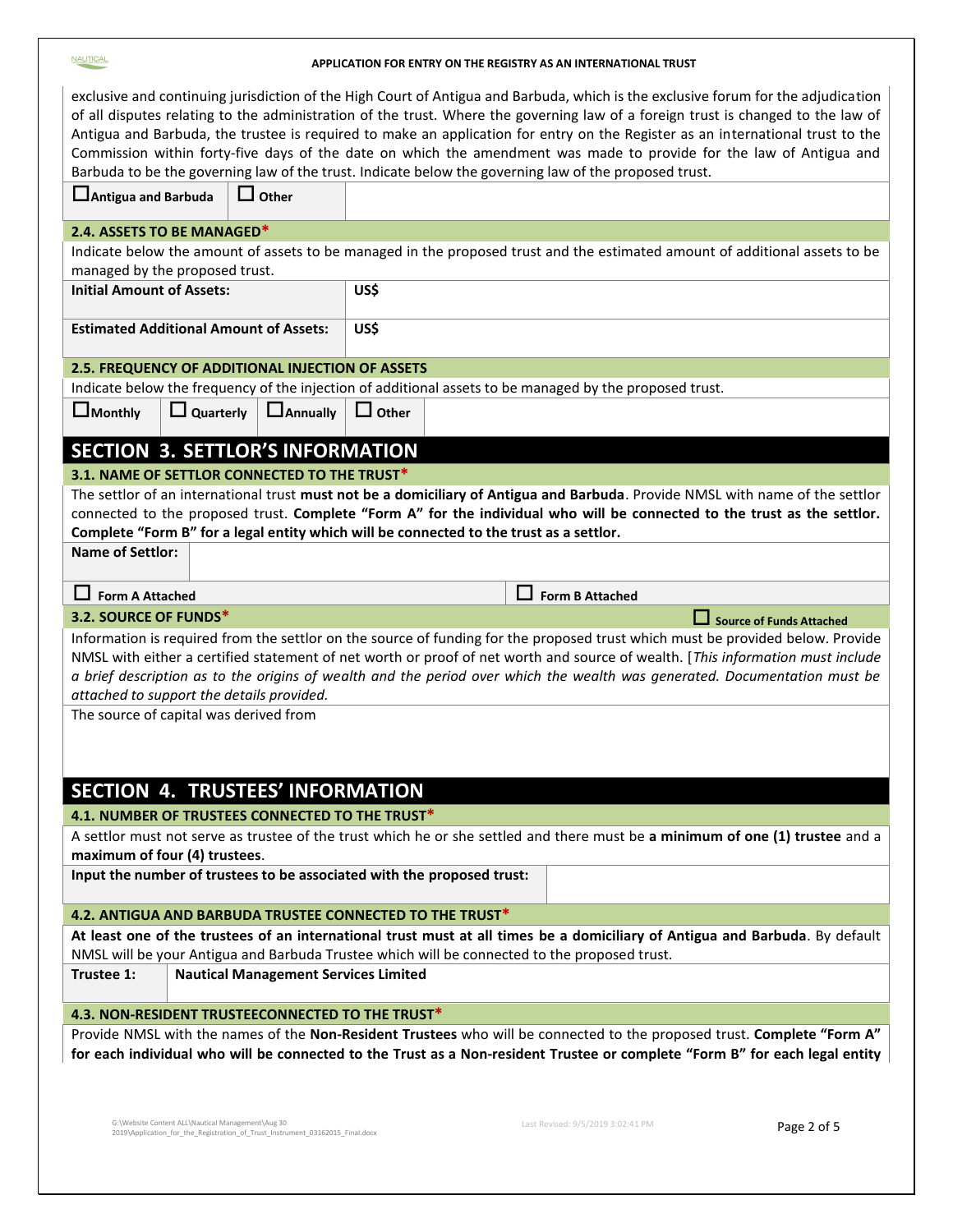## **APPLICATION FOR ENTRY ON THE REGISTRY AS AN INTERNATIONAL TRUST**

|                                                                                                |                                              |  | which will be connected to the Trust as a Non-resident Trustee.        |                                                                                                                                                                                                                                                            |             |                 |
|------------------------------------------------------------------------------------------------|----------------------------------------------|--|------------------------------------------------------------------------|------------------------------------------------------------------------------------------------------------------------------------------------------------------------------------------------------------------------------------------------------------|-------------|-----------------|
| Trustee 2:                                                                                     |                                              |  |                                                                        |                                                                                                                                                                                                                                                            |             |                 |
|                                                                                                |                                              |  |                                                                        |                                                                                                                                                                                                                                                            |             |                 |
| Trustee 3:                                                                                     |                                              |  |                                                                        |                                                                                                                                                                                                                                                            |             |                 |
| Trustee 4:                                                                                     |                                              |  |                                                                        |                                                                                                                                                                                                                                                            |             |                 |
| $\Box$ Form A Attached                                                                         |                                              |  |                                                                        | $\Box$ Form B Attached                                                                                                                                                                                                                                     |             |                 |
|                                                                                                |                                              |  | SECTION 5. PROTECTORS' INFORMATION                                     |                                                                                                                                                                                                                                                            |             |                 |
|                                                                                                | 5.1. PROTECTORS CONNECTED TO THE TRUST*      |  |                                                                        |                                                                                                                                                                                                                                                            |             |                 |
|                                                                                                |                                              |  |                                                                        | A settlor cannot serve as a Protector of the trust which he or she settled. Provide NMSL with the names of the Protectors who                                                                                                                              |             |                 |
|                                                                                                |                                              |  |                                                                        | will be connected to the Trust. Complete "Form A" for each individual who will be connected to the proposed trust as a                                                                                                                                     |             |                 |
|                                                                                                |                                              |  |                                                                        | Protector or complete "Form B" for each legal entity which will be connected to the proposed trust as a Protector.                                                                                                                                         |             |                 |
| <b>Protector 1:</b>                                                                            |                                              |  |                                                                        |                                                                                                                                                                                                                                                            |             |                 |
| <b>Protector 2:</b>                                                                            |                                              |  |                                                                        |                                                                                                                                                                                                                                                            |             |                 |
| <b>Protector 3:</b>                                                                            |                                              |  |                                                                        |                                                                                                                                                                                                                                                            |             |                 |
| <b>Form A Attached</b>                                                                         |                                              |  |                                                                        |                                                                                                                                                                                                                                                            |             |                 |
|                                                                                                | <b>SECTION 6. BENEFICIARYINFORMATION</b>     |  |                                                                        | <b>Form B Attached</b>                                                                                                                                                                                                                                     |             |                 |
|                                                                                                |                                              |  |                                                                        |                                                                                                                                                                                                                                                            |             |                 |
|                                                                                                | 6.1. BENEFICIARY IDENTIFICATION INFORMATION* |  |                                                                        |                                                                                                                                                                                                                                                            |             |                 |
|                                                                                                |                                              |  |                                                                        | The beneficiaries of an international trust must not be domiciliary of Antigua and Barbuda. A trustee may not be a                                                                                                                                         |             |                 |
|                                                                                                |                                              |  |                                                                        | beneficiary of the trust for which he or she is the trustee. Provide NMSL with the names of the beneficiaries of the trust.<br>Additionally, provide NMSL with a certified copy of the biographical passport page from the beneficiary's passport or other |             |                 |
|                                                                                                |                                              |  |                                                                        | forms of governmental picture identification such as a social security card or driver's licence which establishes the legitimate                                                                                                                           |             |                 |
|                                                                                                |                                              |  |                                                                        | identity of the beneficiary. The documents must show a clear photograph, signature and document number to confirm the                                                                                                                                      |             |                 |
|                                                                                                |                                              |  | information provided. Indicate the documents which are attached below. |                                                                                                                                                                                                                                                            |             |                 |
| 6.2. BENEFICIARY 1*                                                                            |                                              |  |                                                                        |                                                                                                                                                                                                                                                            |             |                 |
| <b>Marital Status:</b>                                                                         |                                              |  |                                                                        |                                                                                                                                                                                                                                                            |             |                 |
|                                                                                                | $\Box$ Single                                |  | <b>Married</b>                                                         | $\Box$ Separated                                                                                                                                                                                                                                           |             | <b>Divorced</b> |
| <b>First [Middle] Family Name:</b>                                                             |                                              |  |                                                                        |                                                                                                                                                                                                                                                            |             |                 |
| <b>Place of Birth:</b>                                                                         |                                              |  |                                                                        | Date of Birth:                                                                                                                                                                                                                                             |             |                 |
| <b>Passport No.:</b>                                                                           |                                              |  |                                                                        | <b>Social Security No.:</b>                                                                                                                                                                                                                                |             |                 |
| Citizenship:                                                                                   |                                              |  |                                                                        | Gender:                                                                                                                                                                                                                                                    | $\Box$ Male | $\Box$ Female   |
| <b>Driver's Licence Attached</b>                                                               |                                              |  |                                                                        |                                                                                                                                                                                                                                                            |             |                 |
| Social Security Card Attached<br>Passport Biography Page Attached<br><b>6.3. BENEFICIARY 2</b> |                                              |  |                                                                        |                                                                                                                                                                                                                                                            |             |                 |
| <b>Marital Status:</b>                                                                         |                                              |  |                                                                        |                                                                                                                                                                                                                                                            |             |                 |
| <b>First [Middle] Family Name:</b>                                                             | <b>Single</b>                                |  | <b>Married</b>                                                         | Separated                                                                                                                                                                                                                                                  |             | <b>Divorced</b> |
|                                                                                                |                                              |  |                                                                        |                                                                                                                                                                                                                                                            |             |                 |
| <b>Place of Birth:</b>                                                                         |                                              |  |                                                                        | Date of Birth:                                                                                                                                                                                                                                             |             |                 |
| <b>Passport No.:</b>                                                                           |                                              |  |                                                                        | <b>Social Security No.:</b>                                                                                                                                                                                                                                |             |                 |
|                                                                                                |                                              |  |                                                                        |                                                                                                                                                                                                                                                            |             |                 |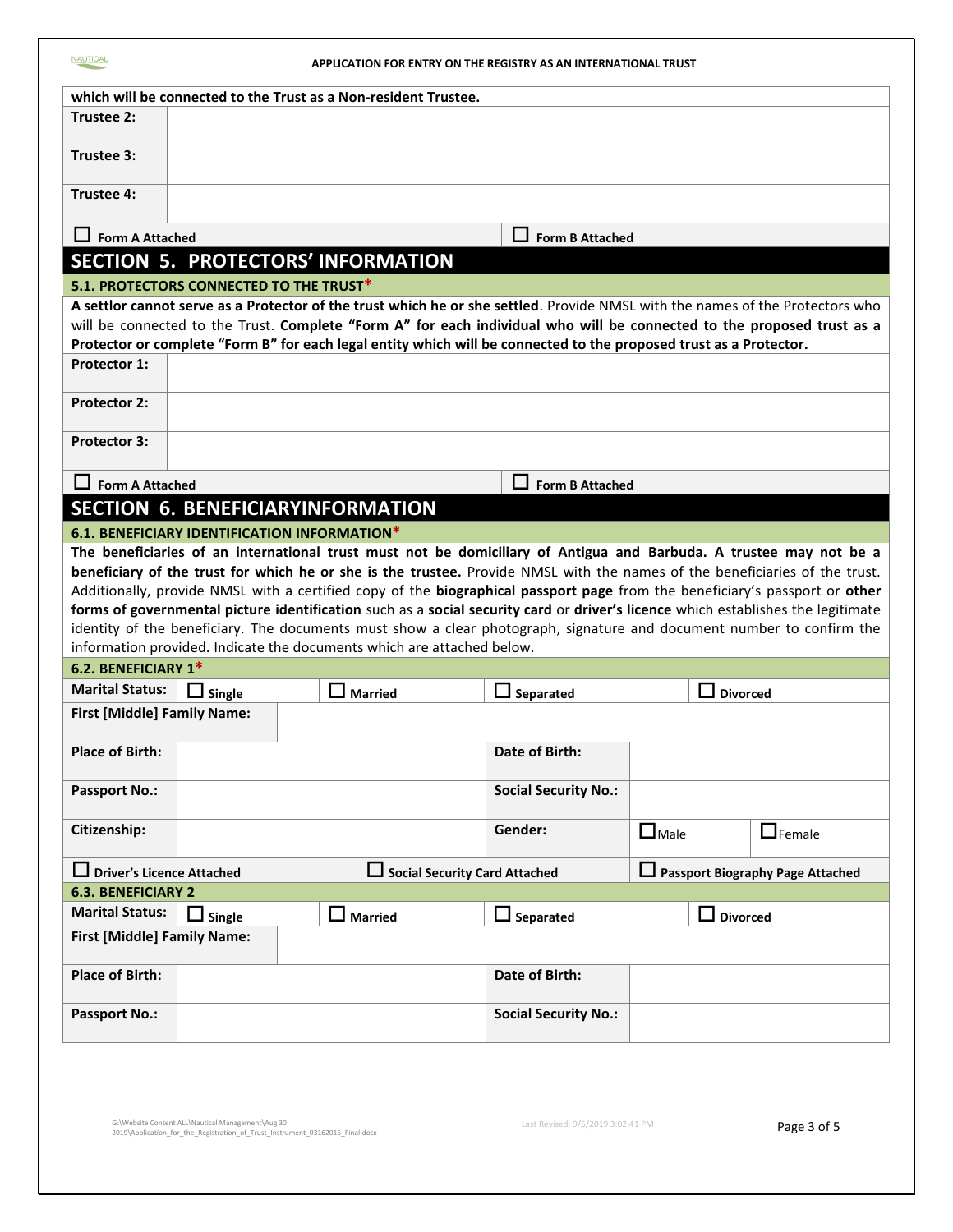| <b>NAUTICAL</b>                                                                           |                                                      | APPLICATION FOR ENTRY ON THE REGISTRY AS AN INTERNATIONAL TRUST                                                        |                                                                        |             |                                  |
|-------------------------------------------------------------------------------------------|------------------------------------------------------|------------------------------------------------------------------------------------------------------------------------|------------------------------------------------------------------------|-------------|----------------------------------|
| Citizenship:                                                                              |                                                      |                                                                                                                        | Gender:                                                                | $\Box$ Male | $\Box$ Female                    |
| Driver's Licence Attached                                                                 |                                                      |                                                                                                                        | <b>Social Security Card Attached</b>                                   |             | Passport Biography Page Attached |
|                                                                                           | <b>SECTION 7. MANAGING AGENT</b>                     |                                                                                                                        |                                                                        |             |                                  |
|                                                                                           | <b>7.1. APPOINTMENT OF A MANAGING AGENT</b>          |                                                                                                                        |                                                                        |             |                                  |
|                                                                                           |                                                      | NMSL will only accept instructions signed by the settlor of the proposed trust to be formed unless a Managing Agent is |                                                                        |             |                                  |
|                                                                                           |                                                      | appointed to provide instructions. Indicate if a managing agent will be appointed.                                     |                                                                        |             |                                  |
| <b>Managing Agent Appointed:</b>                                                          | $\mathcal{L}$                                        | J.<br>Yes                                                                                                              | <b>No</b>                                                              |             |                                  |
|                                                                                           | <b>7.2. MANAGING AGENT INFORMATION</b>               |                                                                                                                        |                                                                        |             |                                  |
|                                                                                           |                                                      | Provide NMSL with the name of your managing agent. Complete "Form A" if the Managing Agent is an individual. Complete  |                                                                        |             |                                  |
| <b>Managing Agent's Name:</b>                                                             | "Form B" if the Managing Agent is a company.         |                                                                                                                        |                                                                        |             |                                  |
|                                                                                           |                                                      |                                                                                                                        |                                                                        |             |                                  |
| $\Box$ Form A Attached                                                                    |                                                      |                                                                                                                        | $\mathsf{L}$<br><b>Form B Attached</b>                                 |             |                                  |
|                                                                                           |                                                      | SECTION 8. MAILING ADDRESS FOR CORRESPONDENCES AND INVOICES                                                            |                                                                        |             |                                  |
|                                                                                           | 8.1. MAILING AND EMAIL ADDRESSES*                    |                                                                                                                        |                                                                        |             |                                  |
|                                                                                           |                                                      | Indicate the mailing and email addresses and fax numbers for correspondences and invoices. The mailing address must    |                                                                        |             |                                  |
|                                                                                           | include Street, City, State Postal Code and Country. |                                                                                                                        |                                                                        |             |                                  |
| <b>Mailing Address:</b>                                                                   |                                                      |                                                                                                                        |                                                                        |             |                                  |
| <b>Email Address:</b>                                                                     |                                                      |                                                                                                                        |                                                                        |             |                                  |
| <b>Fax Number:</b>                                                                        |                                                      |                                                                                                                        |                                                                        |             |                                  |
| <b>Contact Name:</b>                                                                      |                                                      |                                                                                                                        |                                                                        |             |                                  |
|                                                                                           | 8.2. FORWARDING OF ORIGINAL DOCUMENTS*               |                                                                                                                        |                                                                        |             |                                  |
|                                                                                           |                                                      | Indicate the method by which all original documents will be forwarded.                                                 |                                                                        |             |                                  |
| Airmail                                                                                   |                                                      |                                                                                                                        | $\begin{array}{c} \begin{array}{c} \end{array} \end{array}$<br>Courier |             |                                  |
| <b>SECTION</b><br>9.                                                                      |                                                      | <b>PAYMENT INFORMATION</b>                                                                                             |                                                                        |             |                                  |
|                                                                                           | 9.1. NMSL'S WIRE TRANSFER DETAILS*                   |                                                                                                                        |                                                                        |             |                                  |
| <b>First Caribbean International Bank</b>                                                 |                                                      |                                                                                                                        |                                                                        |             |                                  |
| Instructions to: Wells Fargo Bank, New York                                               |                                                      |                                                                                                                        |                                                                        |             |                                  |
| <b>SWIFT CODE: PNBPUS3NNYC</b>                                                            |                                                      |                                                                                                                        |                                                                        |             |                                  |
| ABA Code: 026005092<br>For credit: First Caribbean International Bank                     |                                                      |                                                                                                                        |                                                                        |             |                                  |
| SWIFT CODE: FCIBAGAG                                                                      |                                                      |                                                                                                                        |                                                                        |             |                                  |
| Account Number: 2000192005487                                                             |                                                      |                                                                                                                        |                                                                        |             |                                  |
| For further credit to Nautical Management Services Ltd                                    |                                                      |                                                                                                                        |                                                                        |             |                                  |
| Account No. 041-1615251<br><b>BANK CHARGES SHOULD NOT BE DEDUCTED FROM AMOUNT PAYABLE</b> |                                                      |                                                                                                                        |                                                                        |             |                                  |
| 9.2. CLIENT'S DETAILS TO ACCOMPANY WIRE TRANSFER PAYMENT*                                 |                                                      |                                                                                                                        |                                                                        |             |                                  |
| Person/Company making transfer:*                                                          |                                                      |                                                                                                                        |                                                                        |             |                                  |
| Bank from which transfer was sent:*                                                       |                                                      |                                                                                                                        |                                                                        |             |                                  |
| Date of Transfer:*                                                                        |                                                      |                                                                                                                        |                                                                        |             |                                  |
| Invoice Number:*                                                                          |                                                      |                                                                                                                        |                                                                        |             |                                  |